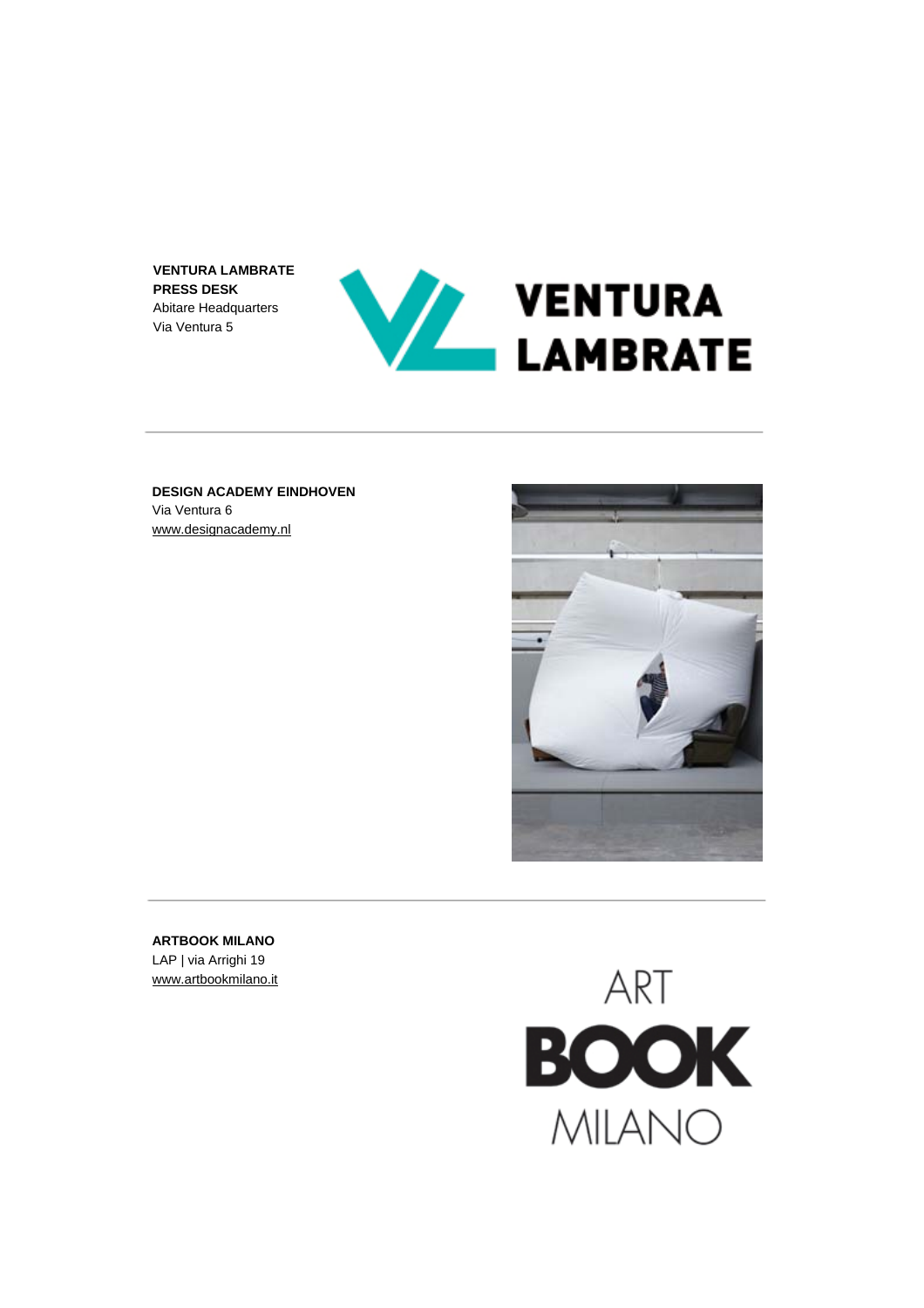### **FLAT DESIGN**

(Contemporary tablecloths of 100% linen by: Campana Brothers, Nicola Gotti, Martì Guixé, Xavier Lust, Laura Massa, Fabio Novembre & Emiliano Ponzi, Pier Paolo, Massimo Pitis, Karim Rashid, Harriet Russell, Martin Saemmer) via Ventura 6 [www.flatdesign.it](http://www.flatdesign.it/)



**STUDIO FREDERIK ROIJE**  Via Ventura 6 [www.roije.com](http://www.roije.com/)



**DEZEEN / ORGANISATION IN DESIGN COMPETITION WINNER: COPY NATURE / NATURE OF COPIES**  (Sayaka Yamamoto, Tristan Cochrane, Bruno Carvallho, Raw Color, Boaz Cohen, Ninna Margaret Thoraninsdottir, Charlotte Dumoncel d'Argence, Julien Carratero, Seton Beggs, Tiago Sá da Costa, Max Lipsey) via Ventura 6 [www.copynature.nl](http://www.copynature.nl/)

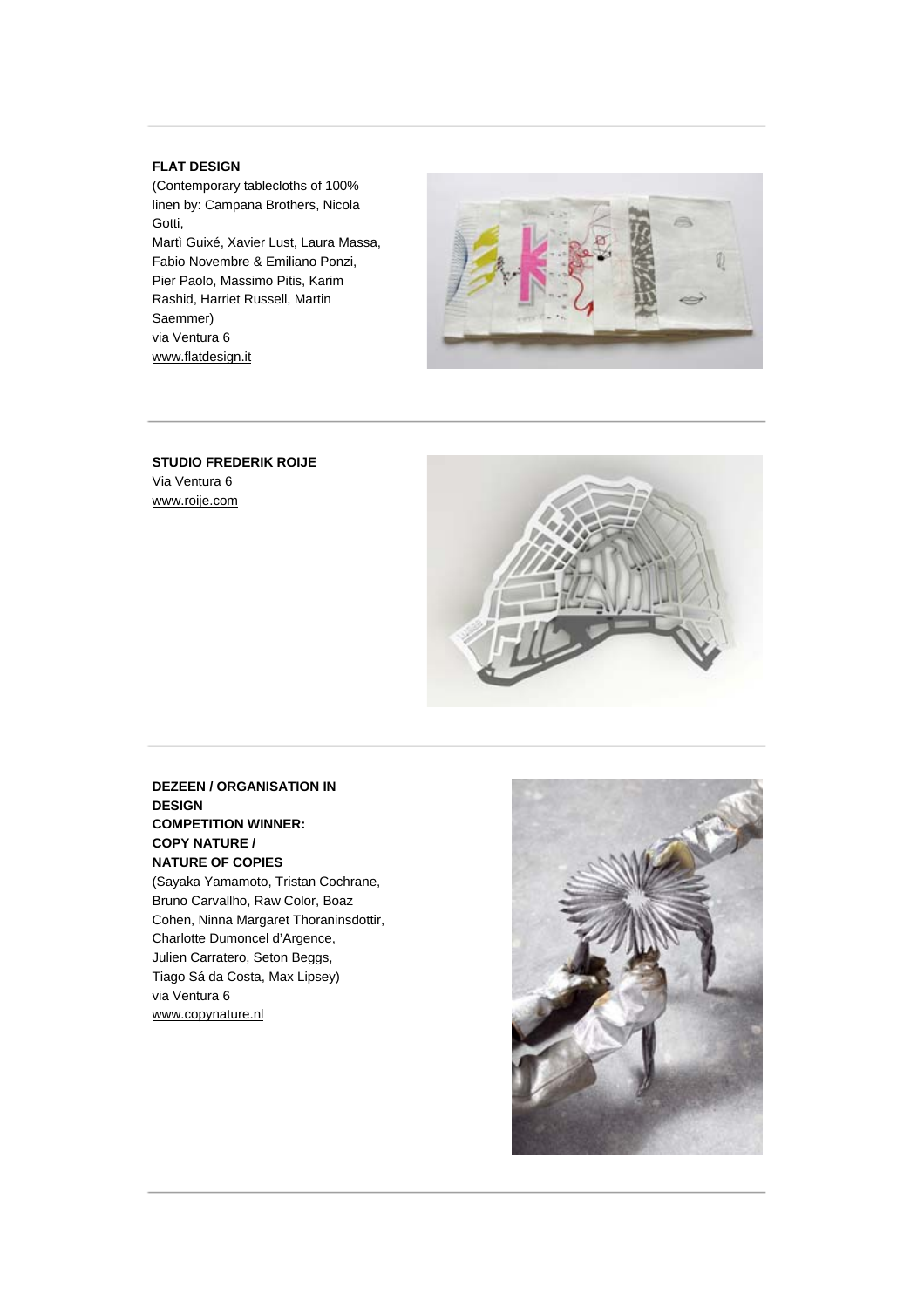## **STUDIO MAARTEN BAAS**

Euro Bar at Via Massimiano 25 & The Shell @ Prometeo Gallery, Via Ventura 3 [www.maartenbaas.com](http://www.maartenbaas.com/)



# **IN Residence / DESIGN DIALOGUES TEN SMALL ATLASES**

(PiekeBergmans, FormaFantasma, Julia Lohmann, Philippe Malouin, PeterMarigold, Jo Meesters, Liliana Ovalle, Studio Glithero, Raw-edges Design Studio, Anke Weiss, curated by Barbara Brondi & Marco Rainò) via Ventura 6 [www.inresidence.it](http://www.inresidence.it/) 



#### **SCUOLA POLITECNICA DI DESIGN**

(selected works by SPD master's students curated by Diego Grandi and Jekyll e Hyde) via Ventura 15 [www.scuoladesign.com](http://www.scuoladesign.com/)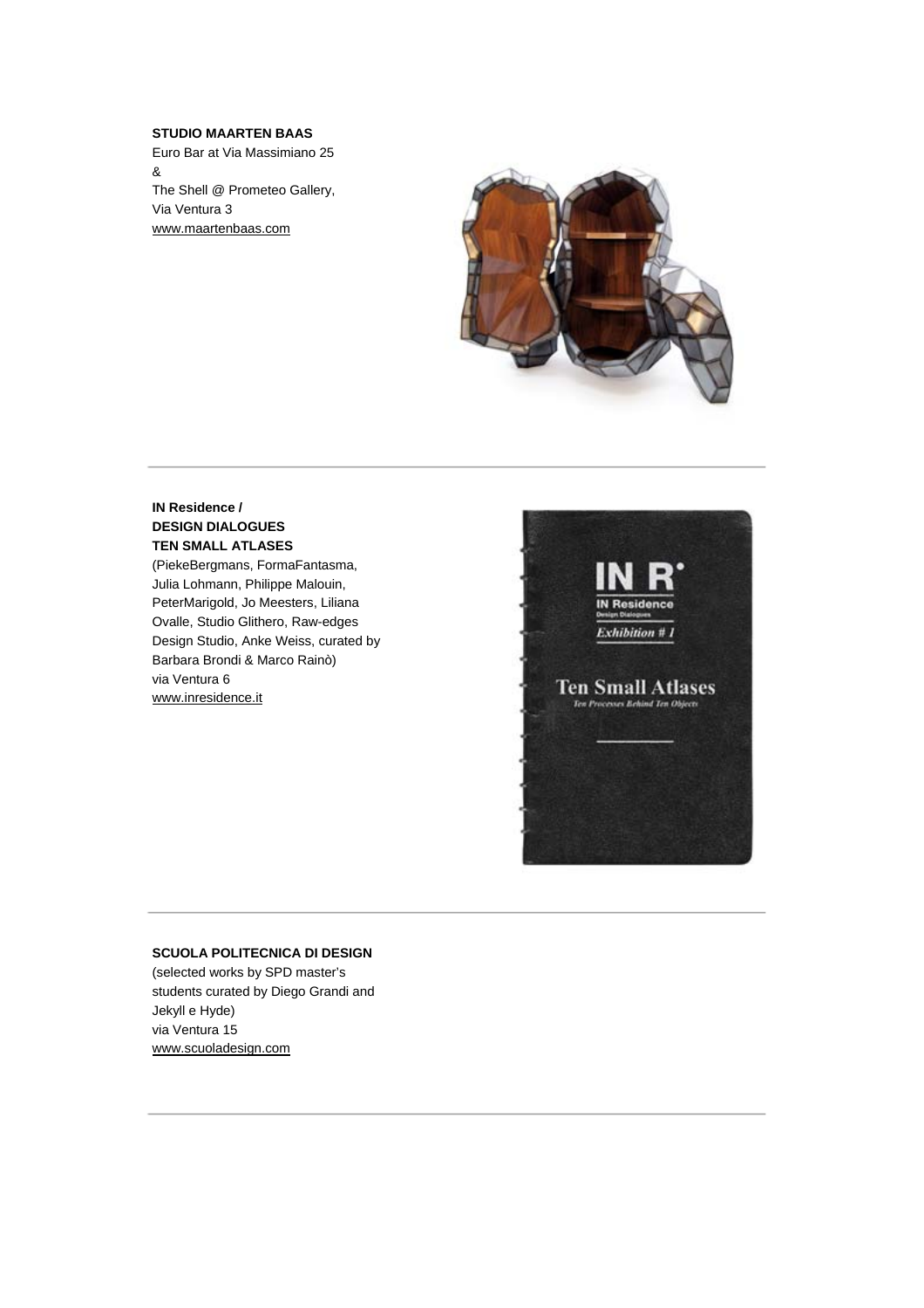# **VAN EIJK & VAN DER LUBBE** Via Ventura 6 [www.ons-adres.nl](http://www.ons-adres.nl/)



# **LAIKINGLAND**

(Martin Smith, Ivan Black, Nik Ramage, Fresh West, Atelier Ted Noten, Atelier NL, John Lumbus) via Ventura 6 [www.laikingland.co.uk](http://www.laikingland.co.uk/) 



# **ROYAL COLLEGE OF ART**

(Design Products MA students and graduate work presented by Professor Tord Boontje) via Arrighi 16 [www.rca.ac.uk](http://www.rca.ac.uk/) [www.designproductsrca.com](http://www.designproductsrca.com/) 

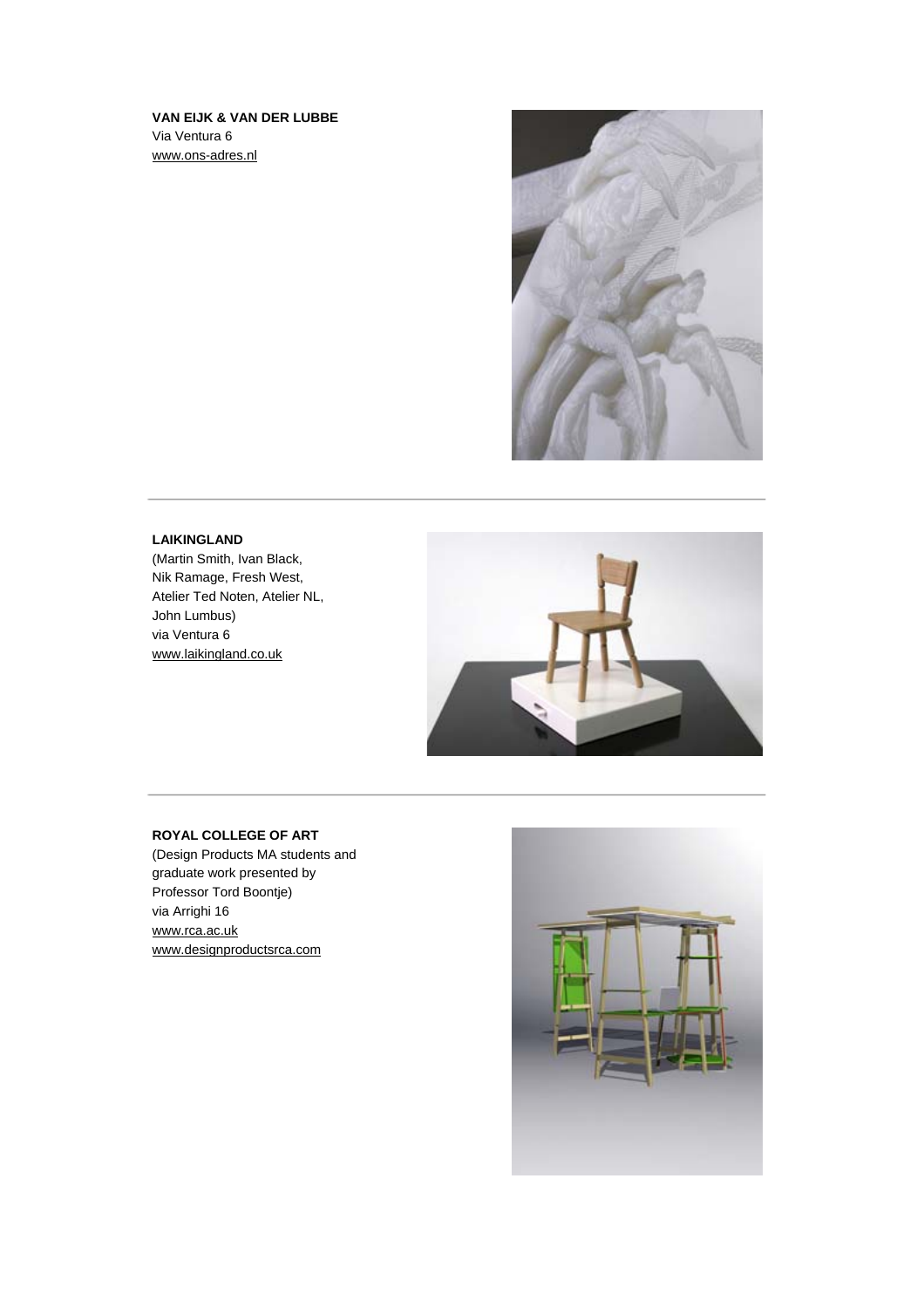### **PLUS DESIGN GALLERY**

(Massimo Barbierato, Campana Brothers, Lorenzo Damiani, Philippe Malouin, Liliana Ovalle, Martin Sämmer, Robert Wettstein, Marina Fulgeri, Oscar Tuazon, Walter Visentin) via Ventura 6 [www.plusdesigngallery.com](http://www.plusdesigngallery.com/) 



### **MADE IN ARNHEM**

(Collectie Arnhem by ArtEZ / Weltevree / Coming Soon by ArtEZ) via Arrighi 16 [www.madeinarnhem.org](http://www.madeinarnhem.org/)



# **JACK BRANDSMA, LAMBERT KAMPS and MARCUS PETSTRA**

Via Ventura 15 [www.jackbrandsma.com](http://www.jackbrandsma.com/) [www.lambertkamps.com](http://www.lambertkamps.com/) [www.marcusmaakt.com](http://www.marcusmaakt.com/) [www.gronicles.nl](http://www.gronicles.nl/)  [www.scuoladesign.com](http://www.scuoladesign.com/)

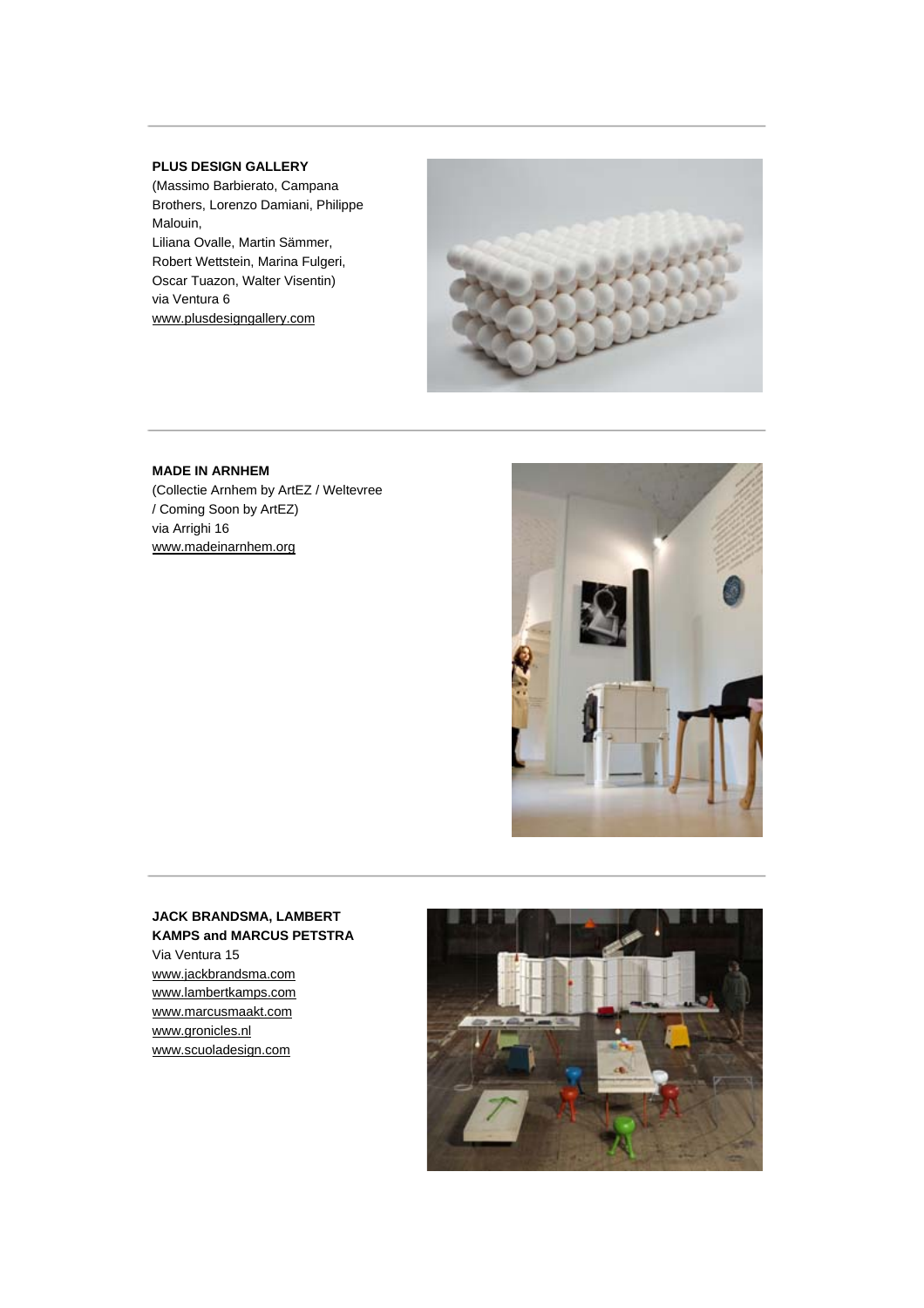**GEKE LENSINK and JESSE VISSER** Via Ventura 5 [www.jessevisser.com](http://www.jessevisser.com/) [www.gekelensink.nl](http://www.gekelensink.nl/) 



**STUDIO JENS PRAET | STUDIO VIBEKE SKAR | LANZAVECCHIA + WAI** Via Ventura 6 [www.jenspraet.com](http://www.jenspraet.com/) www.urteriket.no [www.lanzavecchia-wai.com](http://www.lanzavecchia-wai.com/) 



# **AUTOFFICINA**

(rENs, Designlabel vij5, DeridderDesignstudio, Studio Vraay, Reinier de Jong, David Derksen) Via Massimiano 23 [www.autofficina-expo.nl](http://www.autofficina-expo.nl/) 

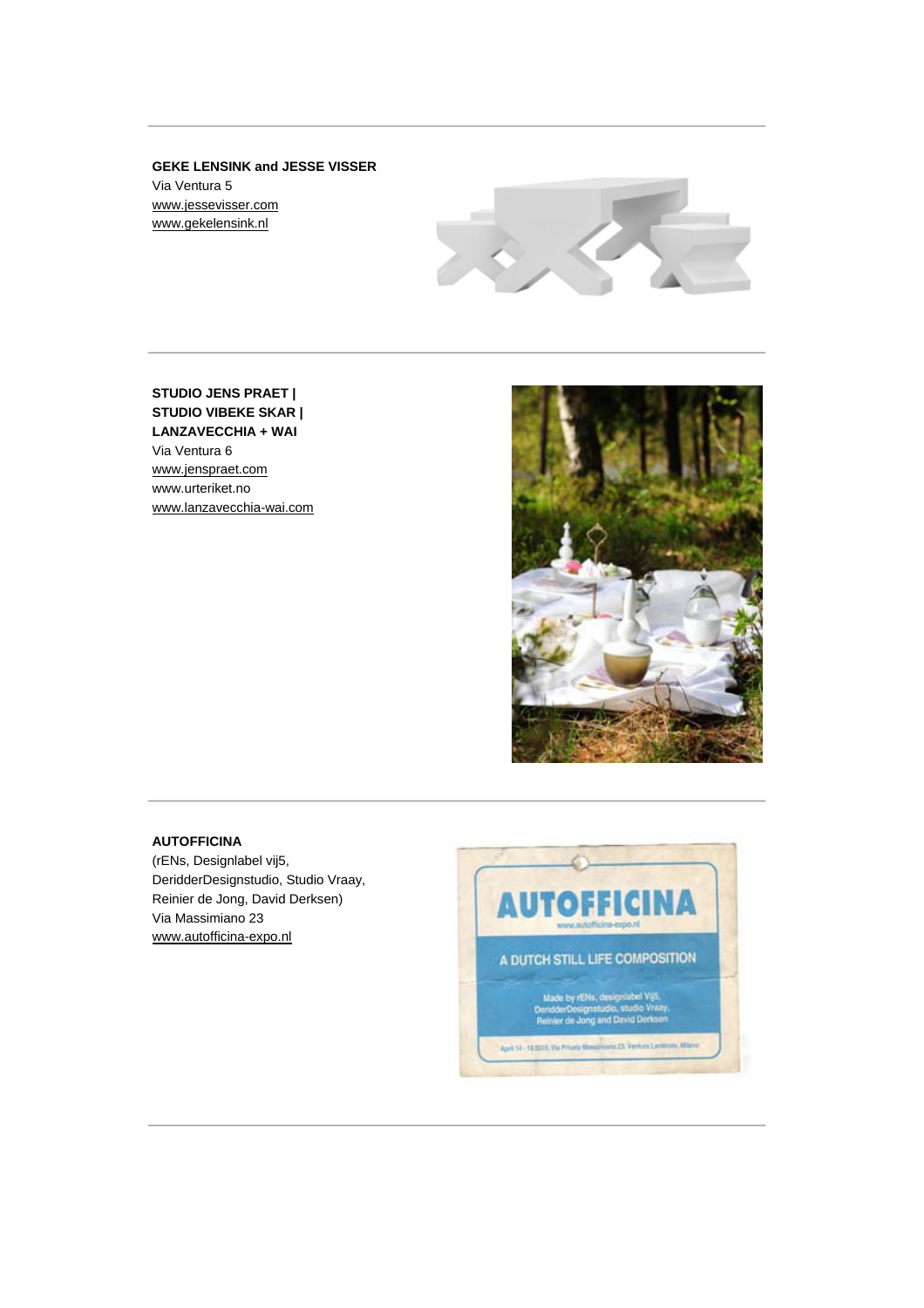# **JAN DE COCK** Francesca Minini | Via Massimiano 25 [www.francescaminini.it](http://www.francescaminini.it/) [www.jandecock.net](http://www.jandecock.net/)



#### **13.798 GRAMS OF DESIGN**

(Over 45 works by Atelier Oï, Barber & Osgerby, Big-Game, Fernando e Humberto Campana, Louise Campbell, Michel Charlot, Matali Crasset, Olivia Decaris, Oscar Diaz, Ken Eastman, Freshwest, Konstantin Grcic, Gitta Gschwendtner, Martí Guixé, Richard Hutten, Sjoerd Jonkers, Max Lamb, Arik Levy, Ross Lovegrove, Johan Olin & Aamu Song, Maezm, Cecilie Manz, Ilaria Marelli, Peter Marigold, Ben McCarthy, Nendo, Marc Newson, Fabio Novembre, Polka, Karim Rashid, Adrien Rovero, Karen Ryan, Martin Saemmer, Inga Sempé, Richard Shed, Elisa Strozyk, BetaTank, Usin-e, Anna Van Der Lei, Kiki van Eijk, Marcel Wanders, Robert Wettstein, Maciek Wojcicki, Michael Young, curated by Maria Cristina Didero and Susanna Legrenzi produced by L.A.P. Lambretto Art Project) LAP | via Arrighi 19 [www.lambrettoartproject.com](http://www.lambrettoartproject.com/)

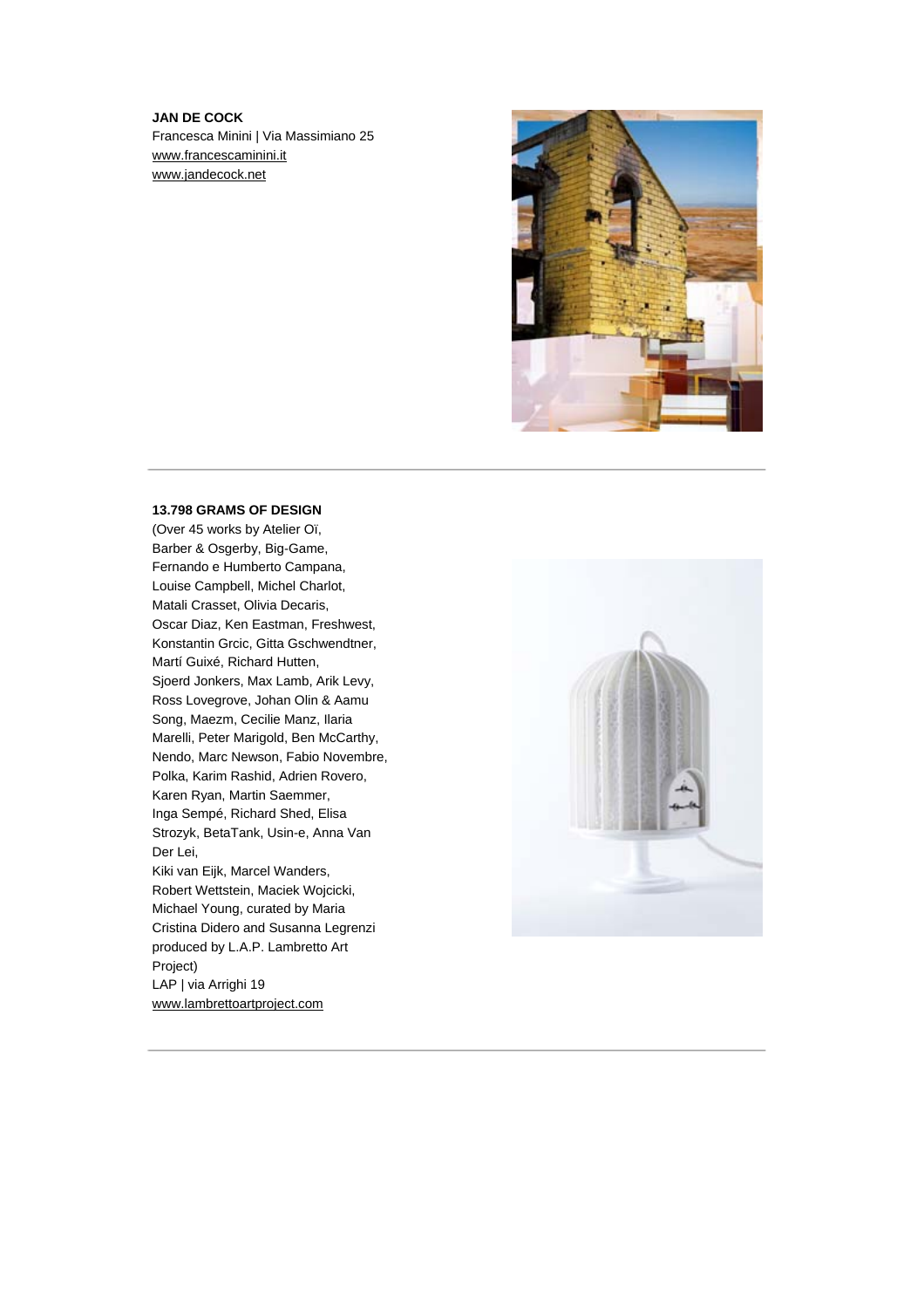# **TOTAL TABLE DESIGN PROJECT**

(Scholten & Baijings, Kiki van Eijk) via Ventura 6 [www.textielmuseum.nl](http://www.textielmuseum.nl/) 



#### **ZUIDERZEEMUSEUM**

(Kiki van Eijk, Joost van Bleiswijk) Via Massimiano 25 [www.zuiderzeemuseum.nl](http://www.zuiderzeemuseum.nl/)  [www.kikiworld.nl](http://www.kikiworld.nl/) [www.projectjoost.com](http://www.projectjoost.com/)